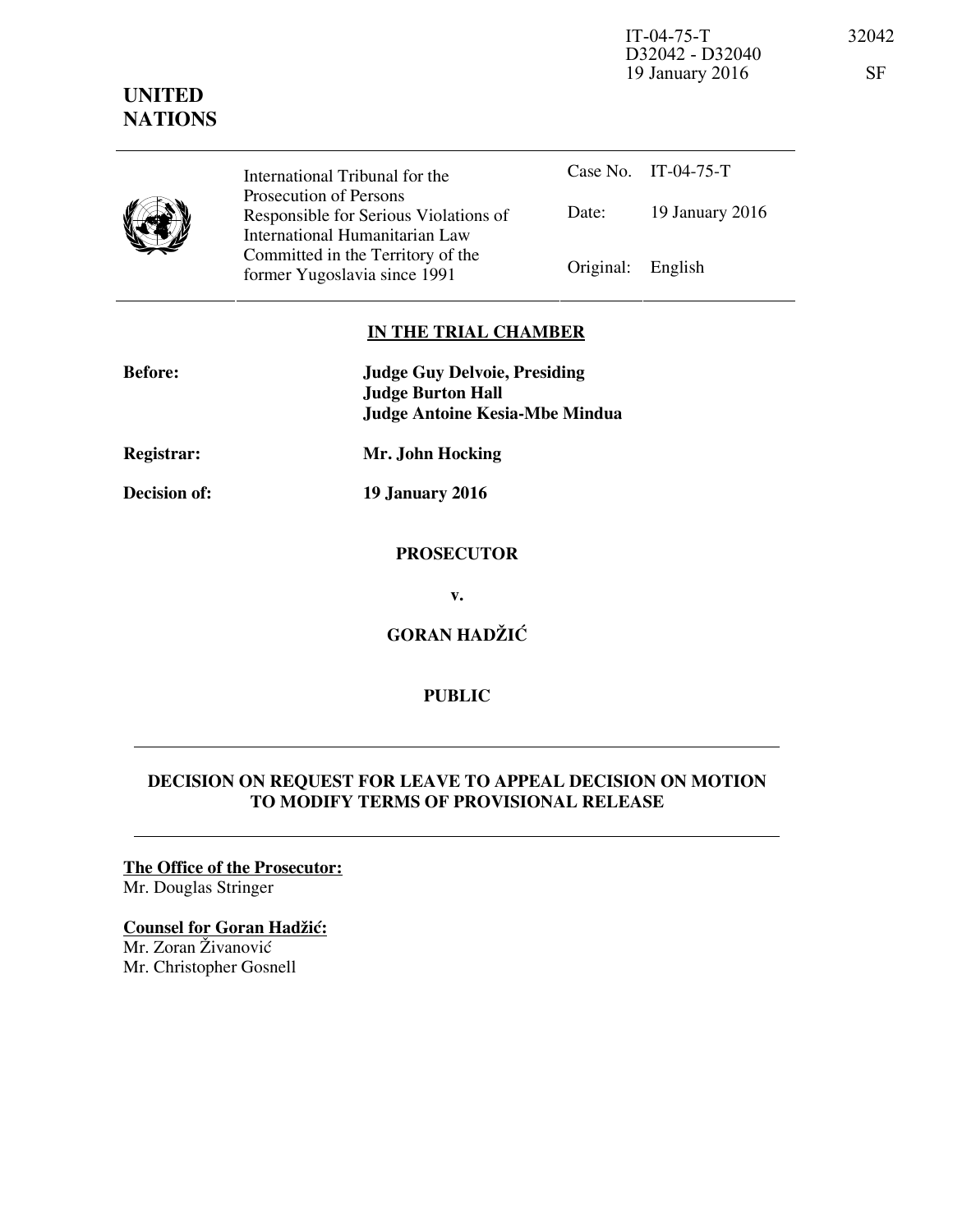**TRIAL CHAMBER II** of the International Tribunal for the Prosecution of Persons Responsible for Serious Violations of International Humanitarian Law Committed in the Territory of the former Yugoslavia since 1991 ("Chamber" and "Tribunal", respectively);

**NOTING** that, on 15 December 2015, the Chamber issued its "Decision on Motion to Modify Terms of Provisional Release" ("Decision"), denying Hadžić's request to modify the conditions of his provisional release so as to allow him social contact with Defence witnesses DGH-009, DGH-010, DGH-011, DGH-016, DGH-045, or DGH-099;<sup>1</sup>

**BEING SEISED OF** the "Request for Leave to Appeal Decision on Motion to Modify Terms of Provisional Release" filed by the Defence on 22 December 2015 ("Motion"), $^2$  in which the Defence requests certification to appeal the Decision pursuant to Rule 73(B) of the Tribunal's Rules of Procedure and Evidence ("Rules"); $3$ 

**NOTING** the "Prosecution Response to Defence Request for Leave to Appeal Decision on Motion to Modify Terms of Provisional Release" filed on 6 January 2016, in which the Prosecution opposes the Motion;

**NOTING** that Rule 73(B) of the Rules provides that:

Decisions on all motions are without interlocutory appeal save with certification by the Trial Chamber, which may grant such certification if the decision involves an issue that would significantly affect the fair and expeditious conduct of the proceedings or the outcome of the trial, and for which, in the opinion of the Trial Chamber, an immediate resolution by the Appeals Chamber may materially advance the proceedings;

**NOTING** further, however, that Rule 65(D) of the Rules provides that any decision rendered under Rule 65 shall be subject to appeal, which, subject to Rule 65(F), shall be filed within seven days of filing of the impugned decision;

**CONSIDERING** that, the Decision was issued, amongst other, pursuant to Rule 65 of the Rules;<sup>4</sup>

 $\overline{a}$ 

 $1$  Decision, p. 5. Hadžić was granted provisional release pursuant to the Trial Chamber's Decision on Urgent Motion for Provisional Release Filed on 28 April 2015, 21 May 2015. The Trial Chamber notes that it had already denied a similar request to modify the terms of Hadžić's provisional release; *see* Decision on Motion to Modify Terms of Provisional Release (confidential), 16 July 2015. However, in its Decision ordering a stay of proceedings in this case for an initial period of three months, the Trial Chamber noted that "[s]hould the Defence seek amendments to the conditions of Hadžić's provisional release, such as allowing contact with witnesses, the Defence may file a motion requesting that Hadžić be allowed to have contact with certain enumerated witnesses or request any other amendment it deems appropriate"; *see* Consolidated Decision on the Continuation of Proceedings, 26 October 2015, para. 67.

<sup>&</sup>lt;sup>2</sup> See also Corrigendum to Request for Leave to Appeal Decision on Motion to Modify Terms of Provisional Release, filed with a public annex on 23 December 2015.

 $3$  Motion, paras 1, 2, 9.

<sup>4</sup> Decision, p. 5.